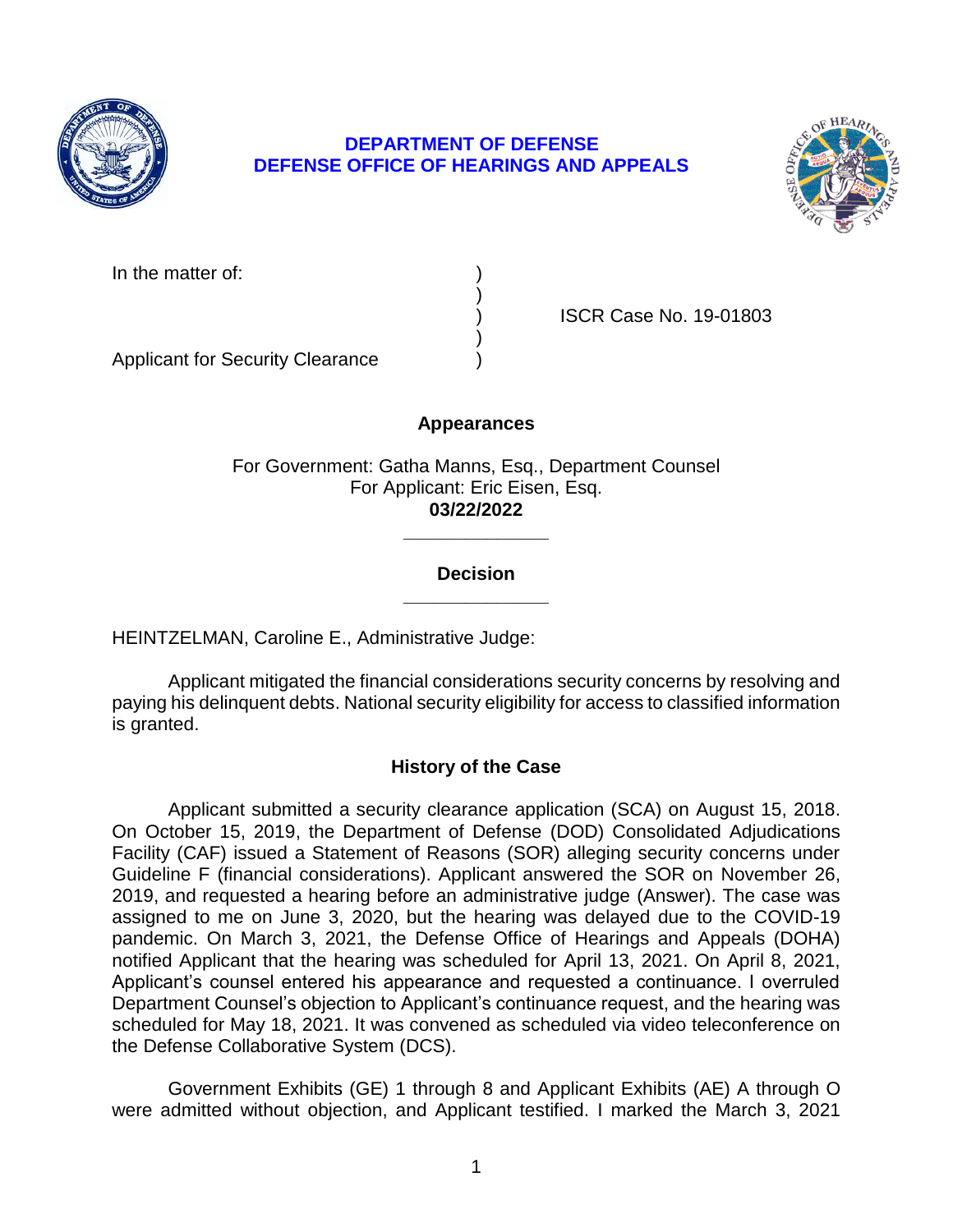prehearing scheduling order as Hearing Exhibit (HE) I; Department Counsel's exhibit list to the SOR as HE IV; and Applicant's March 20, 2021 brief and updated SOR Answer as HE V. The record was held open until June 1, 2021, to allow Applicant to submit additional as HE II; Department Counsel's discovery letters as HE III; Applicant's updated Answer documentation.

 On May 27, 2021, Applicant's counsel submitted documentation that I marked as AE P through U. Department Counsel had no objections to Applicant's post-hearing submissions but made additional argument. Applicant's counsel objected to Department Counsel's additional argument. I initially sustained that objection, and closed the record; however, Department Counsel reminded me that during her closing argument there were technical connectivity issues. As a result, I allowed both parties to make additional written closing arguments. I marked the series of emails regarding these issues, including the arguments, as HE VI.

 DOHA received the transcript (Tr.) on June 8, 2021. After reviewing Applicant's counsel's post-hearing submissions, I gave him the opportunity, until the close of business on June 8, 2021, to clarify a few issues and submit additional documentation. He submitted additional documentation on June 9, 2021. His submission was delayed due to a medical procedure. I overruled Department Counsel's timeliness objection and admitted the documents as AE V through Y. I marked the series of emails regarding these issues as HE VII, and the record closed.

#### **Findings of Fact**

 was previously married and divorced two times (September 2006 to April 2007 and September 2008 to March 2013). He has a ten-year-old daughter with his second wife and an almost seven-year old daughter and a four-year-old son with his current partner. She has a 13-year-old daughter from previous relationship who lives with them. (GE 1; Applicant is 35-years-old and has been with his partner since September 2013. He Tr. at 10-12, 104)

 Applicant received an associate's degree in general studies in 2010 and a bachelor's degree in business administration in 2012. Between 2008 and 2017, he worked as a dual-status technician, serving in the Army National Guard (ARNG) and as a civilian employee for the Department of the Army (DOA). He was honorably discharged as a staff sergeant, after serving multiple deployments to Iraq, Jordan, Kuwait, and Germany. His last role for the DOA was as a staff accountant. He has worked as a senior financial accounting analyst for his current employer, a Defense contractor, since August 2020. He has held a secret security clearance since 2008. (GE 1; Tr. at 10-12, 25-26, 79, 86-87, 112-113)

Applicant's multiple ARNG deployments negatively affected his second marriage, and his oldest daughter was less than a year old when he deployed to Iraq for a yearlong tour. Applicant and his second wife divorced in 2013 following his return from a deployment, and he was court-ordered to pay \$1,200 monthly in child support for his oldest daughter. The child support payments were almost half of his take home pay. He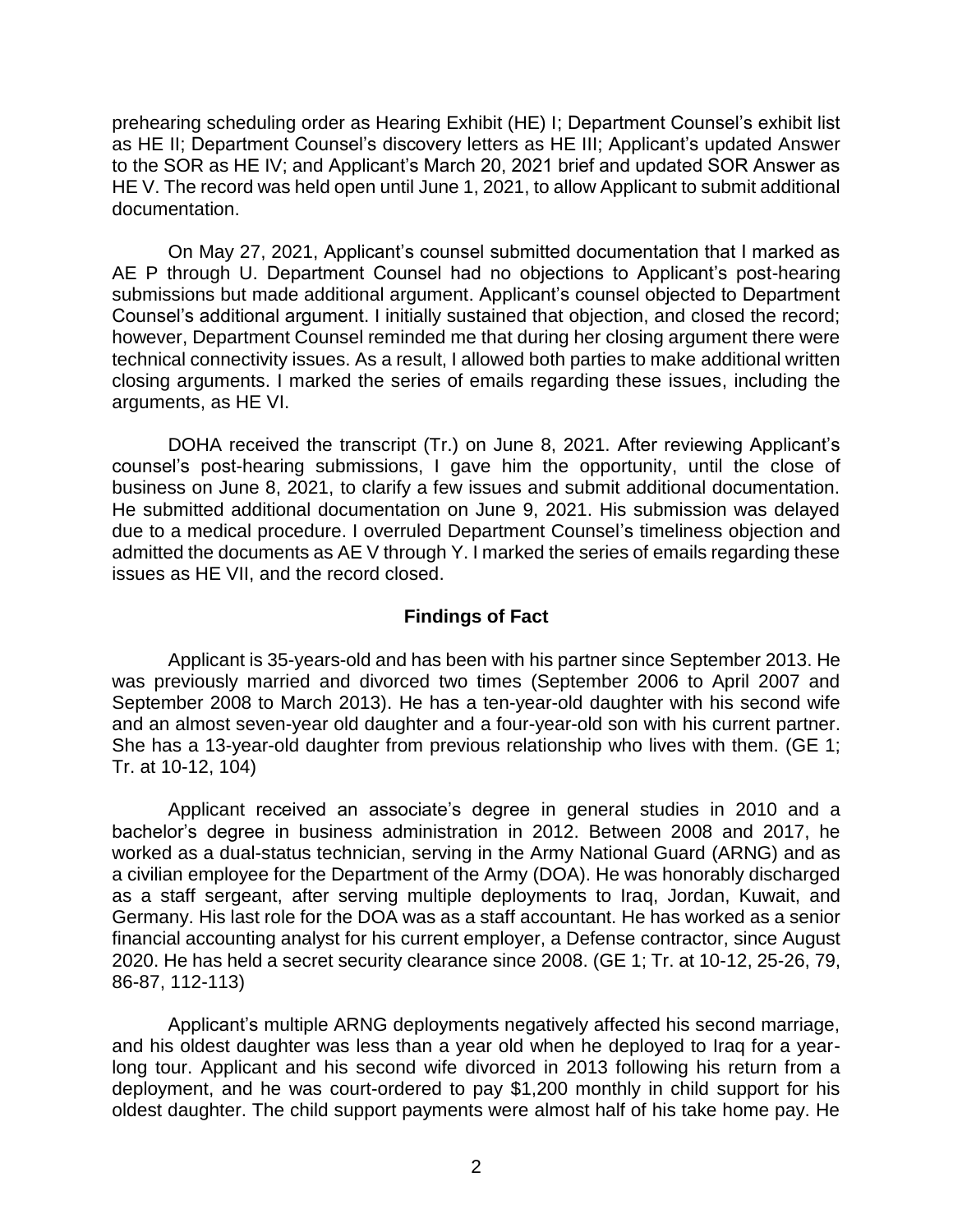was also responsible for all of their marital debt, including the mortgage for their home. These debts totaled more than \$50,000, not including the outstanding balance of their mortgage. (GE 1; Tr. 27-31, 104-105)

Shortly after his second divorce, Applicant entered into a relationship with his current partner. Her daughter lived with them, and his partner did not work outside their home. He supported them financially, as well as his daughter from his second marriage. Because he was responsible for all of the debt from his last relationship, he was only able to tread water financially. Applicant's middle daughter was born during this period, further straining their finances. In 2017, when the Army told him that he was going to deploy again, this time to Afghanistan, Applicant chose to leave the ARNG. He was unemployed for a 9-month period from August 2017 to April 2018. When he regained part-time employment in April 2018, he earned only \$10 an hour until August 2018. (Tr. 28-30, 90- 91)

 Prior to his unemployment, Applicant earned approximately \$60,000 annually as When he left the ARNG, he also lost his job with the DOA. Prior to leaving the ARNG and DOA, Applicant filed for Chapter 13 bankruptcy protection in August 2016. He made payments according to the scheduled payment plan until 2018, when he was no longer able to make the full payments due to his lack of income. (GE 1 – GE 5; Tr. 30-31, 74-82) dual-status technician. His civilian job with the DOA was tied to his service in the ARNG.

 All three of Applicant's biological children are disabled in some capacity, as is his stepdaughter, who receives Social Security benefits. Due to their children's disabilities, his partner is unable to work outside of their home. (Tr. 99-100, 113, 115)

 The mortgage debt alleged in SOR ¶ 1.a, for Applicant's former home, became delinquent in 2014, when he stopped making payments following his second divorce. He resided in the home for approximately 4 years without making payments; however, the mortgage was included in his 2016 Chapter 13 bankruptcy plan. The home was foreclosed upon in 2018, and sold in 2019. Multiple credit reports in the record reflect that the current balance is \$0. Applicant had no additional tax obligations related to this debt. (*See* Chart)

 Applicant's child-support obligations for his oldest daughter became delinquent during the period when he and his wife were separated in 2013, prior to the finalization of their divorce, and when he was unemployed for nine months in 2017 and 2018. The debt alleged in SOR ¶ 1.c reflects the arrears that accumulated during the period that he was unable to pay. Since regaining employment, Applicant has been making his court-ordered payments plus \$100 monthly arrearage payments. These payments are automatically deducted from his paychecks. (*See* Chart)

 Applicant's federal student loans, alleged in SOR ¶¶ 1.d (past due \$587, total balance of \$10,349); 1.f; and 1.h (past due \$281, total balance of \$4,968); totaling, \$21,641, became delinquent between 2015 and 2016 for the above-stated reasons. His most recent credit reports indicate that he has one \$25,804 consolidated federal student loan that is in good standing and was opened in January 2020. He made two automatic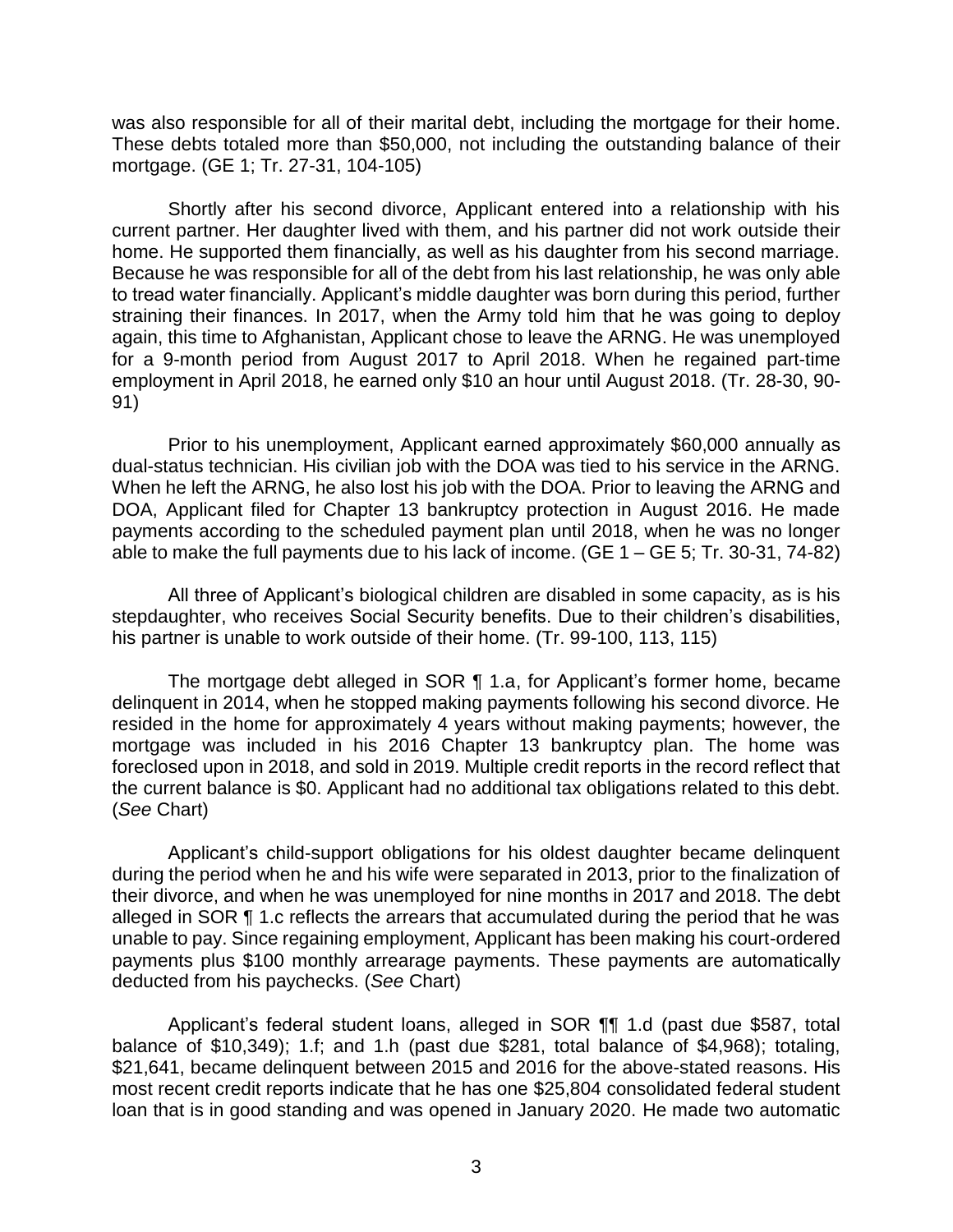monthly payments of \$165 toward this loan prior to the enactment of the Coronavirus Aid, Relief, and Economic Security (CARES) Act in March 2020. Applicant testified that he paid and resolved the student loan alleged in SOR ¶ 1.f in 2020, but his documentation does not clearly support his assertions; regardless, his student loans are in good standing, and as discussed below, he has the means to make payments toward his consolidated student loan when the CARES Act expires. (See Chart)

 In March 2021, Applicant contacted the creditor for SOR ¶ 1.k. He originally opened this credit card in 2007, and it became delinquent in 2014; however, when he contacted the creditor, it had no record of his account or his social security number. He has not used this account in over ten years. He has the means to pay this debt, but due to a lack of information was unable to make a payment. (*See* Chart)

 When Applicant filed for Chapter 13 bankruptcy protection in August 2016, he was earning \$60,000 annually. He made 16 monthly payments of \$152, per the payment plan. After 16 payments, the monthly payment amount increased to \$366. However, at the time that the monthly payments increased, he was unemployed. He continued to make payments of \$152 for three or four months, until the bankruptcy was dismissed in April 2018. He paid a total of approximately \$3,000 to the trustees of the bankruptcy. Applicant could not afford to refile for bankruptcy after it was dismissed. (*See* Chart)

| <b>SOR</b> | <b>Amount</b>                      | <b>Type</b>      | Original<br><b>Answer</b> | <b>Status</b>                                                                 | Proof                                                                                                                                              |
|------------|------------------------------------|------------------|---------------------------|-------------------------------------------------------------------------------|----------------------------------------------------------------------------------------------------------------------------------------------------|
| 1.a        | \$103,531,<br>past due<br>\$17,907 | Mortgage         | Deny                      | Home<br>Foreclosed and<br>Sold<br><b>RESOLVED</b>                             | GE 2 at 1; GE<br>5 at 3, 5; GE 6;<br>AE A at 23, 25,<br>27; AE B; AE<br>O at 25-26, 43-<br>44; Tr. at 37-<br>42                                    |
| 1.b        | \$13,823                           | Automobile       | Admit                     | Settled for<br>\$10,000<br>April 2021<br><b>RESOLVED</b>                      | GE 2 at 2; GE<br>3 at 9; GE 4 at<br>42; GE 5; GE<br>6; GE 7; AE A<br>at 43-45; AE<br>$C$ ; AE D; AE O<br>at 45-47; AE<br>R; Tr. at 42-43,<br>82-84 |
| 1.c        | \$11,248                           | Child<br>Support | Deny                      | Balance:<br>\$12,832<br>Making monthly<br>payments and<br>arrears<br>payments | GE 1 at 34; GE<br>2 at 2; GE 3 at<br>9; GE 4 at 40;<br>GE 5 at 5; GE<br>6; GE 7; GE 8<br>at 5; AE A; AE<br>$E$ ; AE $F$ ; AE N;<br>AE O at 20-25;  |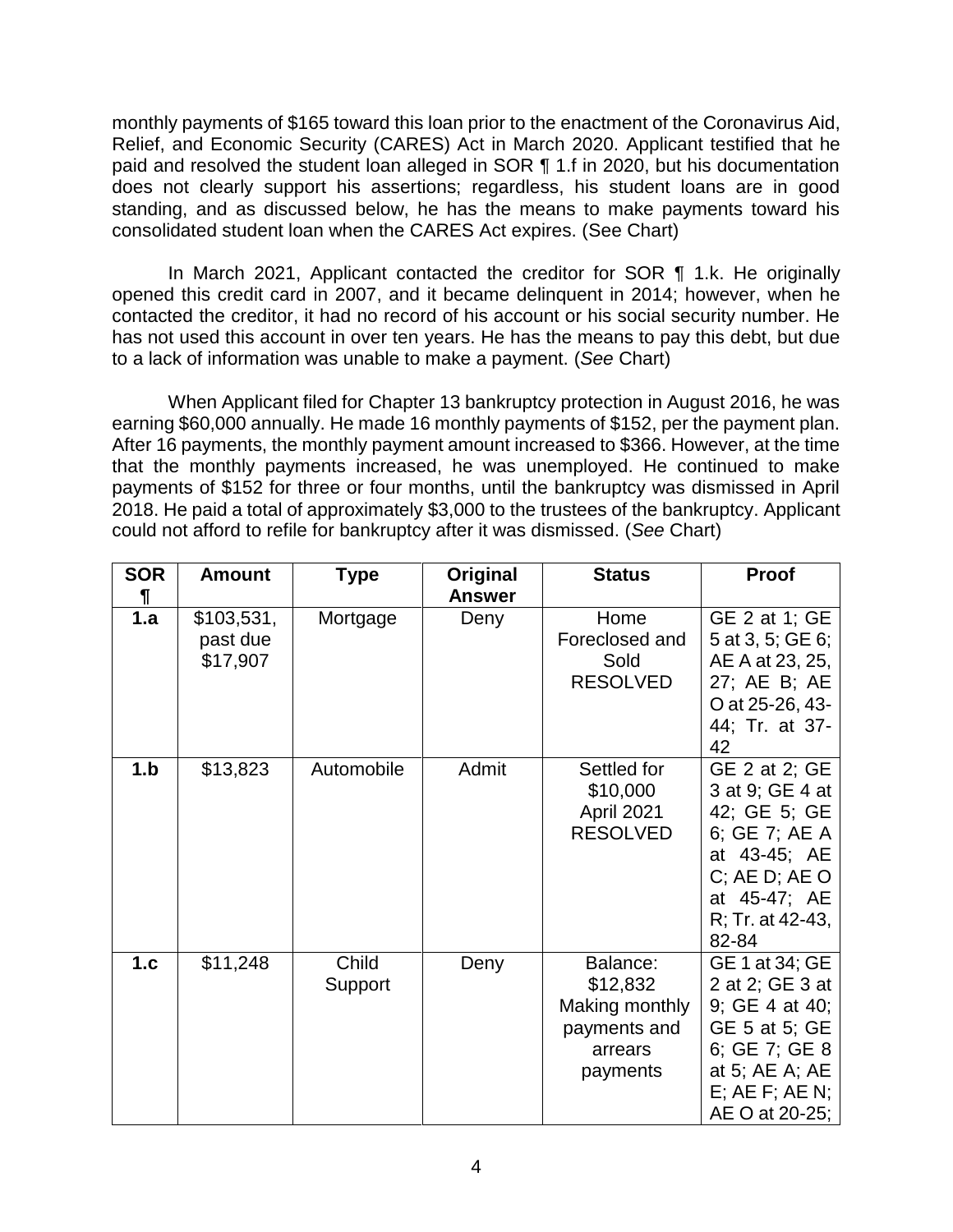|     |                        |                     |       |                                                         | Tr. at 36, 43-<br>47, 110                                                                                                                     |
|-----|------------------------|---------------------|-------|---------------------------------------------------------|-----------------------------------------------------------------------------------------------------------------------------------------------|
| 1.d | \$10,349               | <b>Student Loan</b> | Deny  | Deferred<br><b>CARES Act</b>                            | GE 2 at 2; GE<br>4 at 43; GE 5;<br>GE 6; AE A at<br>29-34; AE G;<br>AE O at 27-42;<br>AE S; AE Y;<br>Tr. at 47-54                             |
| 1.e | \$7,172                | Automobile          | Admit | Settled for<br>\$2,880<br>April 2021<br><b>RESOLVED</b> | GE 2 at 2; GE<br>3 at 8; GE 4 at<br>40; GE 5; GE<br>6; GE 7; AE H;<br>AE O at 8-11;<br>AE W; Tr. at<br>54-57                                  |
| 1.f | \$6,334                | <b>Student Loan</b> | Deny  | Deferred<br><b>CARES Act</b>                            | GE 2 at 2; GE<br>3 at 11; GE 4<br>at 43; GE 5;<br>GE 6; AE A at<br>29-34; AE G;<br>AE O at 27-42;<br>AE S; AE Y;<br>Tr. at 47-54              |
| 1.g | \$5,260                | <b>Credit Card</b>  | Admit | Paid \$8,337.98<br>April 2021<br><b>RESOLVED</b>        | GE 2 at 2; GE<br>3 at 10; GE 4<br>at 41; GE 5;<br>GE 6; GE 7;<br>GE 8 at 3; AE<br>A at 13; AE I;<br>AE J; AE O 4-<br>8; AE V; Tr. at<br>58-61 |
| 1.h | \$281, Bal:<br>\$4,968 | <b>Student Loan</b> | Deny  | Deferred<br><b>CARES Act</b>                            | GE 2 at 2; GE<br>4 at 43; GE 5;<br>GE 6; AE A at<br>29-34; AE G;<br>AE O at 27-42;<br>AE S; AE Y;<br>Tr. at 47-54                             |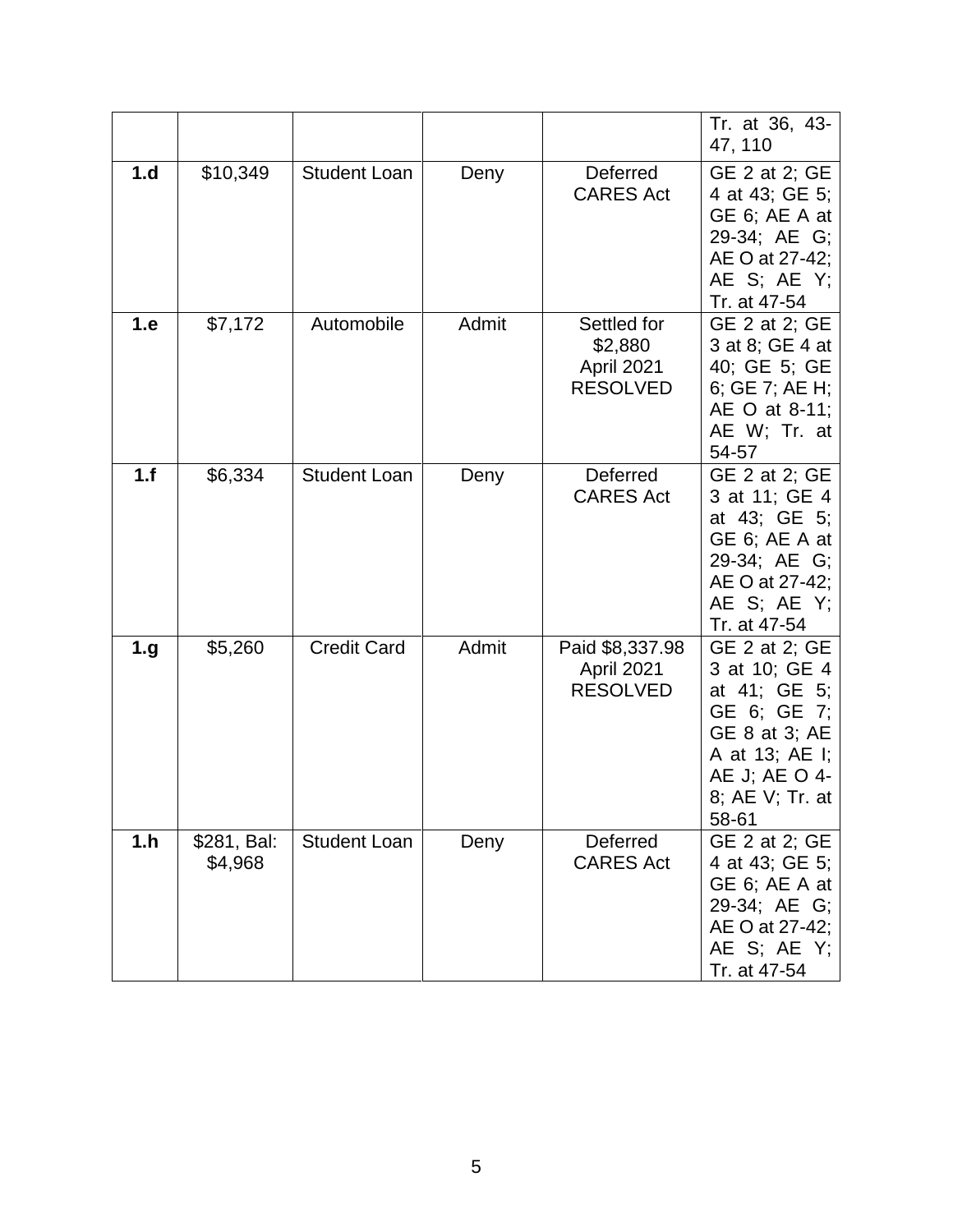| 1.i | \$1,230                                      | <b>Credit Card</b>   | Deny  | Settled for<br>\$861.11<br>March 2021<br><b>RESOLVED</b>  | GE 1 at 35-36;<br>GE 2 at 2; GE<br>3 at 12; GE 4<br>at 41; AE K;<br>AE U; Tr. at<br>61-61                                       |
|-----|----------------------------------------------|----------------------|-------|-----------------------------------------------------------|---------------------------------------------------------------------------------------------------------------------------------|
| 1.1 | \$1,056                                      | <b>Credit Card</b>   | Deny  | Settled for<br>\$528.05<br>March 2021<br><b>RESOLVED</b>  | GE 2 at 2; GE<br>3 at 11; GE 5;<br>GE 6; GE 8 at<br>4; AE L; AE U;<br>Tr. at 61-63                                              |
| 1.k | \$838                                        | <b>Credit Card</b>   | Admit | \$0 Balance                                               | GE 2 at 2; GE<br>3 at 10; GE 4<br>at 42; GE 6 at<br>2; GE 7; GE 8<br>at 7; AE A; Tr.<br>at 63-66                                |
| 1.1 | \$78/3                                       | <b>Cell Phone</b>    | Admit | Settled for \$600<br><b>March 2021</b><br><b>RESOLVED</b> | GE 2 at 3; GE<br>3 at 11; GE 4<br>at 43; GE 7 at<br>2; GE 8 at 2;<br>$AE$ A; $AE$ M;<br>AE O at 58-62;<br>AE X; Tr. at<br>66-69 |
| 1.m | \$383                                        | Gov't<br>Overpayment | Deny  | Paid<br><b>July 2020</b><br><b>RESOLVED</b>               | GE 2 at 3;GE 3<br>at 9; GE 4 at<br>43; GE 5 at 6-<br>7; AE A; AE T;<br>Tr. at 34-35,<br>69-71                                   |
| 1.n | \$272                                        | <b>Credit Card</b>   | Deny  | <b>Disputed</b><br><b>REMOVED</b> from<br><b>CBR</b>      | GE 2 at 3; GE<br>3 at 11; GE 4<br>at 42; AE A;<br>AE O; Tr. at<br>71-74                                                         |
| 1.o | Chapter 13<br>Bankruptcy,<br>Filed<br>8/2016 |                      | Admit | <b>Dismissed</b><br>4/2018                                | GE 1 at 32-33;<br>GE 2 at 4; GE<br>3 at 3; GE 4;<br>GE 5 at 5; GE<br>8 at 1; AE O at<br>69Tr. at Tr. 74-<br>82, 91              |

 $\overline{\phantom{a}}$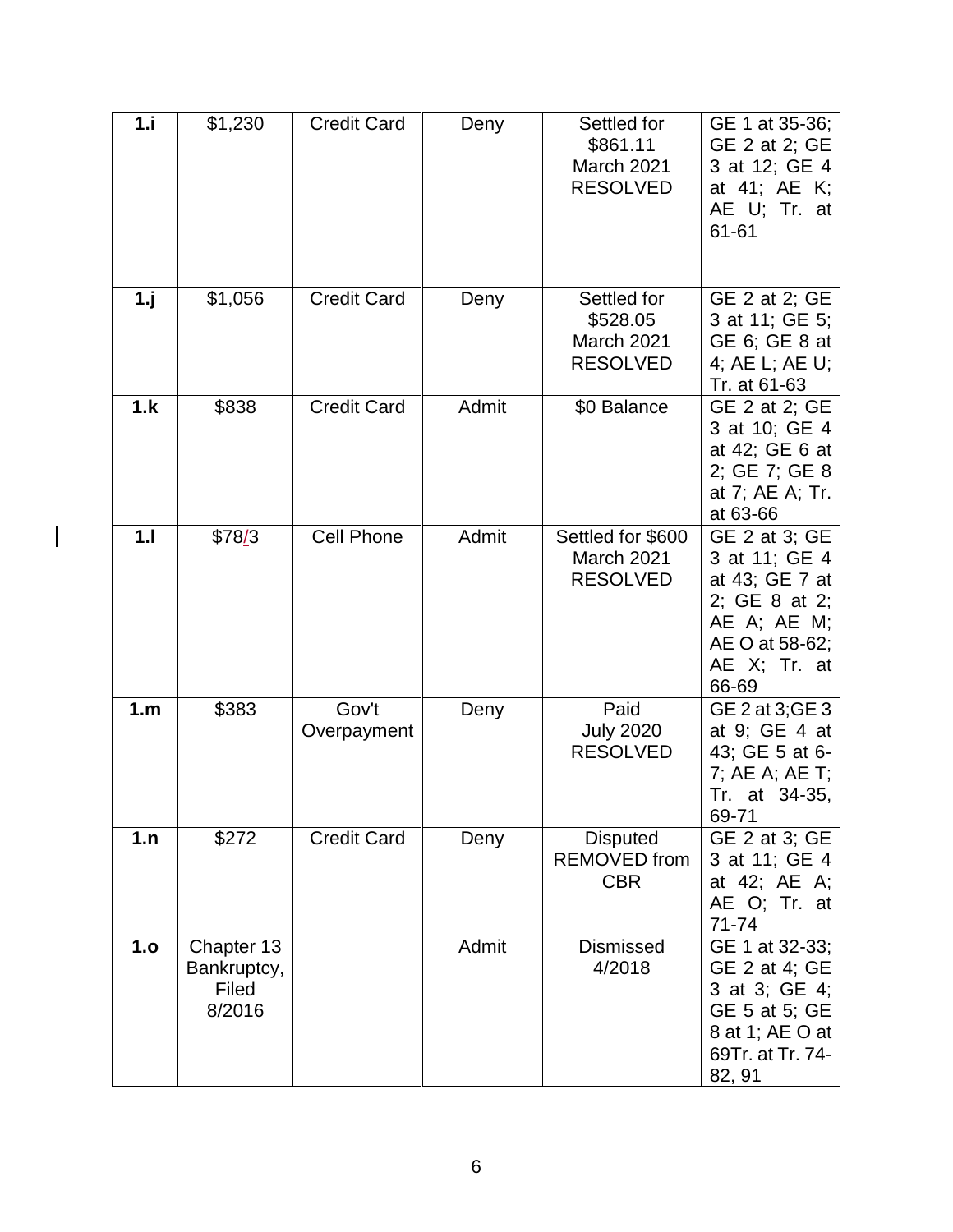In September 2018, Applicant was able to find a job in State A, which is approximately two thousand miles away from where he was living at the time. He borrowed money from his partner's parents to drive himself across the country. After repaying his partner's parents, he saved approximately \$10,000 in emergency funds; however, he was also supporting two households while working in State A, which limited his ability to repay his delinquent debts. (Tr. 91-97)

 Although Applicant earned \$94,000 annually at his position in State A, he left after only a few months due to the high cost of living in the area. He then took a job in the Midwest, where the cost of living was significantly lower. His partner and their children moved to live with him, further reducing their expenses. He worked for this employer for two years, and earned approximately \$104,000 annually. (Tr. 91-97)

 Applicant was interviewed by a Government investigator in January 2019, and confronted with his delinquent debts. He acknowledged that he wanted to pay and resolve his debts but did not have the capability at that time to pay them. In August 2020, of the hearing, he was earning \$200,000 annually. In 2020, after he started earning a higher salary, Applicant started making payments toward his delinquent debts using the "snowball method" to resolve his smallest debts first. He paid and resolved debts that Applicant started working for his current employer, a Defense contractor, and at the time were not alleged in the SOR. (GE 5; Tr. 32-34, 91-97)

 Based upon the recommendation of his counsel, Applicant used his emergency savings to resolve several of the SOR allegations in March and April 2021, shortly before the hearing. Prior to this recommendation, Applicant had relied upon his understanding that the statute of limitations (SOL) for delinquent debts in his former state of residence was three years; therefore, many of the debts alleged in the SOR were no longer enforceable. At the time of the hearing, after paying his delinquent debts, he had approximately \$60,000 in combined savings, checking, and investment accounts. (GE 8; AE A; AE O; AE N; Tr. 85, 106-109)

 Applicant timely filed his state and federal income tax returns shortly before the hearing and owed approximately \$200 and \$1,000, respectively, and had the resources and intent to pay both entities. He received credit counseling through his bankruptcy, did research online, listened to the advice of one of his non-commissioned officers (NCO), and read and followed Dave Ramsey's materials. He utilizes a written budget to track his bills and expenses. He has almost \$7,000 of disposable monthly income, \$5,000 of which he routinely saves. His most recent credit reports indicate no new delinquent debts, and all of his previous delinquent debts became delinquent during his divorce or during his period of unemployment and underemployment. (GE 4; GE 8; AE A; AE O; AE N; Tr. 85, 106-109)

 Applicant provided copies of his NCO evaluation reports between 2010 and 2016. He was consistently described as knowledgeable, prepared, a team player, and a leader. His record included the following awards and decorations while serving in the ARNG: Army Achievement Medal (second award); Army Good Conduct Medal; and NCO of the Quarter. Applicant was also recommended for an Army Commendation Medal for work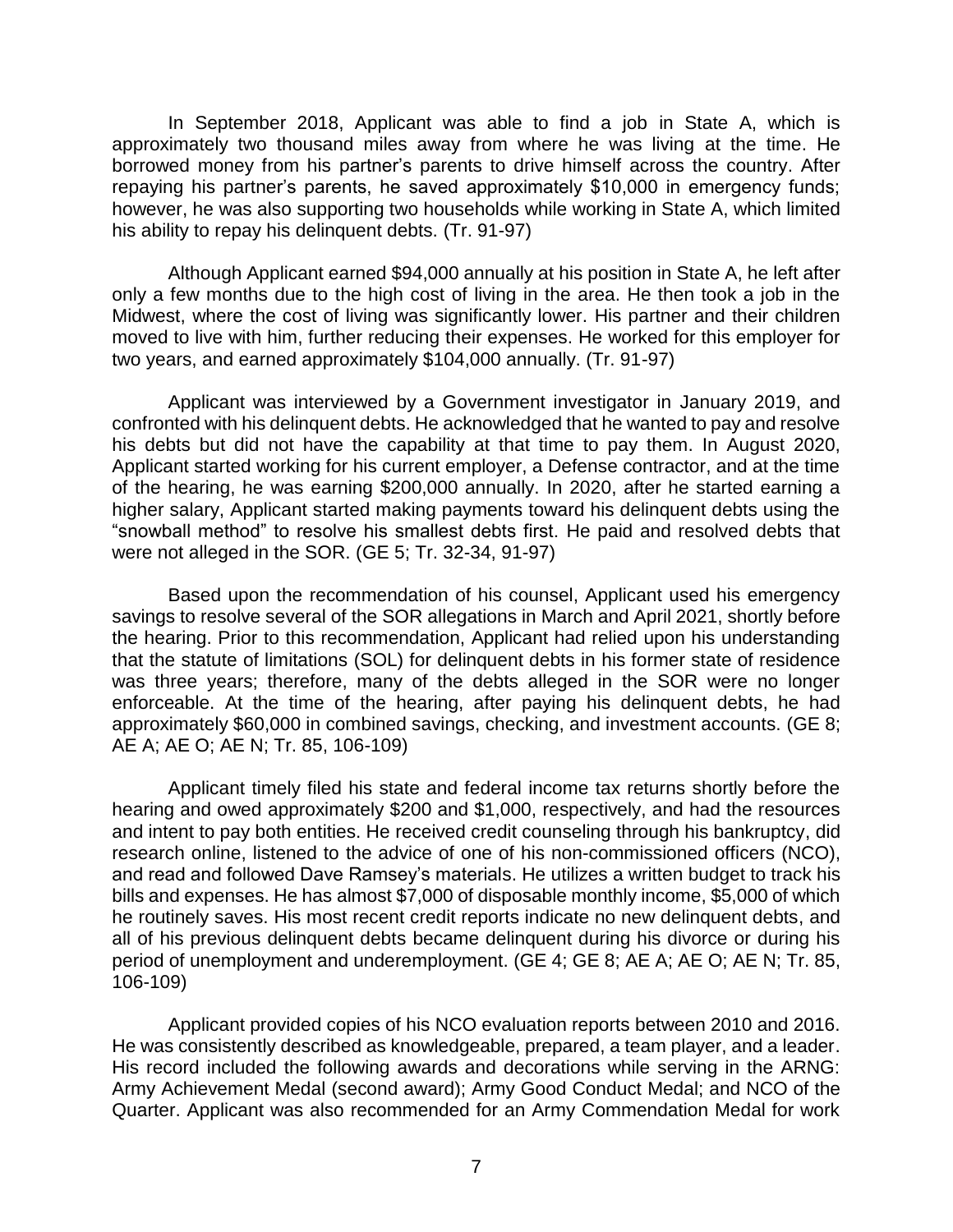that he performed in support of Operation Enduring Freedom while he was serving in Kuwait. He wants to continue to serve the United States. (AE P, AE Q; Tr. 116-117)

#### **Policies**

 *Classified Information within Industry* (February 20, 1960), as amended; DOD Directive 5220.6, *Defense Industrial Personnel Security Clearance Review Program* (January 2, 1992), as amended (Directive); and the adjudicative guidelines (AG), which became This case is adjudicated under Executive Order (EO) 10865, *Safeguarding*  effective on June 8, 2017.

 When evaluating an applicant's suitability for a security clearance, the administrative judge must consider the adjudicative guidelines. In addition to brief introductory explanations for each guideline, the adjudicative guidelines list potentially disqualifying conditions and mitigating conditions, which are to be used in evaluating an applicant's eligibility for access to classified information.

 These guidelines are not inflexible rules of law. Instead, recognizing the complexities of human behavior, administrative judges apply the guidelines in conjunction with the factors listed in the adjudicative process. The administrative judge's overarching adjudicative goal is a fair, impartial, and commonsense decision. According to AG  $\P$  2(c), the entire process is a conscientious scrutiny of a number of variables known as the "whole-person concept." The administrative judge must consider all available, reliable information about the person, past and present, favorable and unfavorable, in making a decision.

The protection of the national security is the paramount consideration. AG  $\P$  2(b) eligibility will be resolved in favor of the national security." requires that "[a]ny doubt concerning personnel being considered for national security

 Under Directive ¶ E3.1.14, the Government must present evidence to establish controverted facts alleged in the SOR. Under Directive ¶ E3.1.15, the applicant is responsible for presenting "witnesses and other evidence to rebut, explain, extenuate, or mitigate facts admitted by the applicant or proven by Department Counsel." The applicant has the ultimate burden of persuasion to obtain a favorable security decision.

 A person who seeks access to classified information enters into a fiduciary relationship with the Government predicated upon trust and confidence. This relationship transcends normal duty hours and endures throughout off-duty hours. The Government reposes a high degree of trust and confidence in individuals to whom it grants access to classified information. Decisions include, by necessity, consideration of the possible risk the applicant may deliberately or inadvertently fail to safeguard classified information. Such decisions entail a certain degree of legally permissible extrapolation of potential, rather than actual, risk of compromise of classified information.

 Section 7 of EO 10865 provides that adverse decisions shall be "in terms of the national interest and shall in no sense be a determination as to the loyalty of the applicant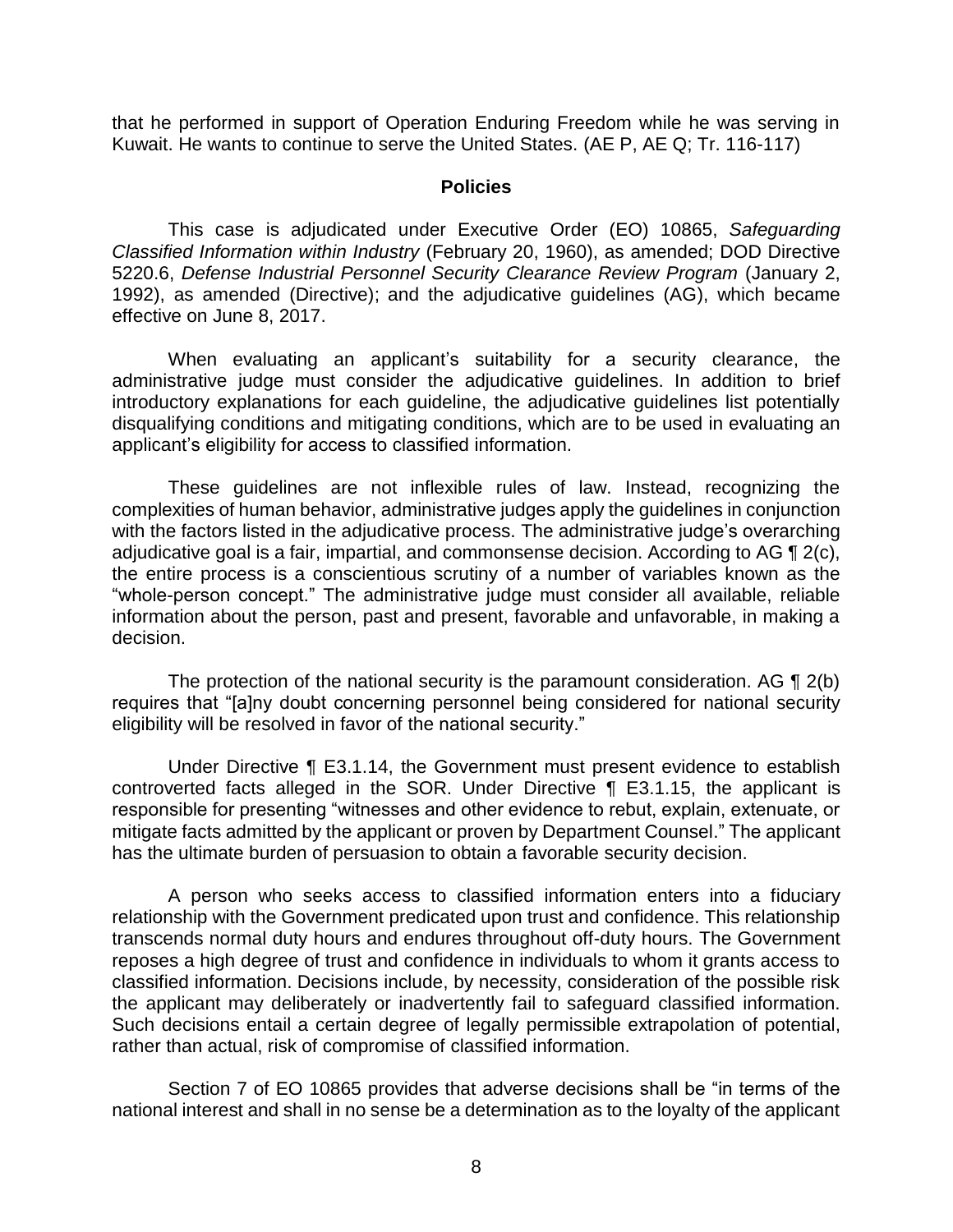concerned." *See also* EO 12968, Section 3.1(b) (listing multiple prerequisites for access to classified or sensitive information).

### **Analysis**

#### **Guideline F: Financial Considerations**

The concern under Guideline F (Financial considerations) is set out in AG ¶ 18:

Failure to live within one's means, satisfy debts, and meet financial obligations may indicate poor self-control, lack of judgment, or unwillingness to abide by rules and regulations, all of which can raise questions about an individual's reliability, trustworthiness, and ability to protect classified or sensitive information. Financial distress can also be caused or exacerbated by, and thus can be a possible indicator of, other issues of personnel security concern such as excessive gambling, mental health conditions, substance misuse, or alcohol abuse or dependence. An individual who is financially overextended is at greater risk of having to engage in illegal or otherwise questionable acts to generate funds . . . .

 This concern is broader than the possibility that a person might knowingly compromise classified information to raise money. It encompasses concerns about a person's self-control, judgment, and other qualities essential to protecting classified information. A person who is financially irresponsible may also be irresponsible, unconcerned, or negligent in handling and safeguarding classified information.

 The record evidence of Applicant's delinquent debts establishes the following disqualifying condition under AG ¶ 19: "(a) inability to satisfy debts"; and (c) a history of not meeting financial obligations.

AG ¶ 20 describes conditions that could mitigate security concerns. The following are potentially applicable in this case:

(a) the behavior happened so long ago, was so infrequent, or occurred under such circumstances that it is unlikely to recur and does not cast doubt on the individual's current reliability, trustworthiness, or good judgment;

(b) the conditions that resulted in the financial problem were largely beyond the person's control (e.g., loss of employment, a business downturn, unexpected medical emergency, a death, divorce or separation, clear victimization by predatory lending practices, or identity theft), and the individual acted responsibly under the circumstances;

(c) the individual has received or is receiving financial counseling for the problem from a legitimate and credible source, such as a non-profit credit counseling service, and there are clear indications that the problem is being resolved or is under control;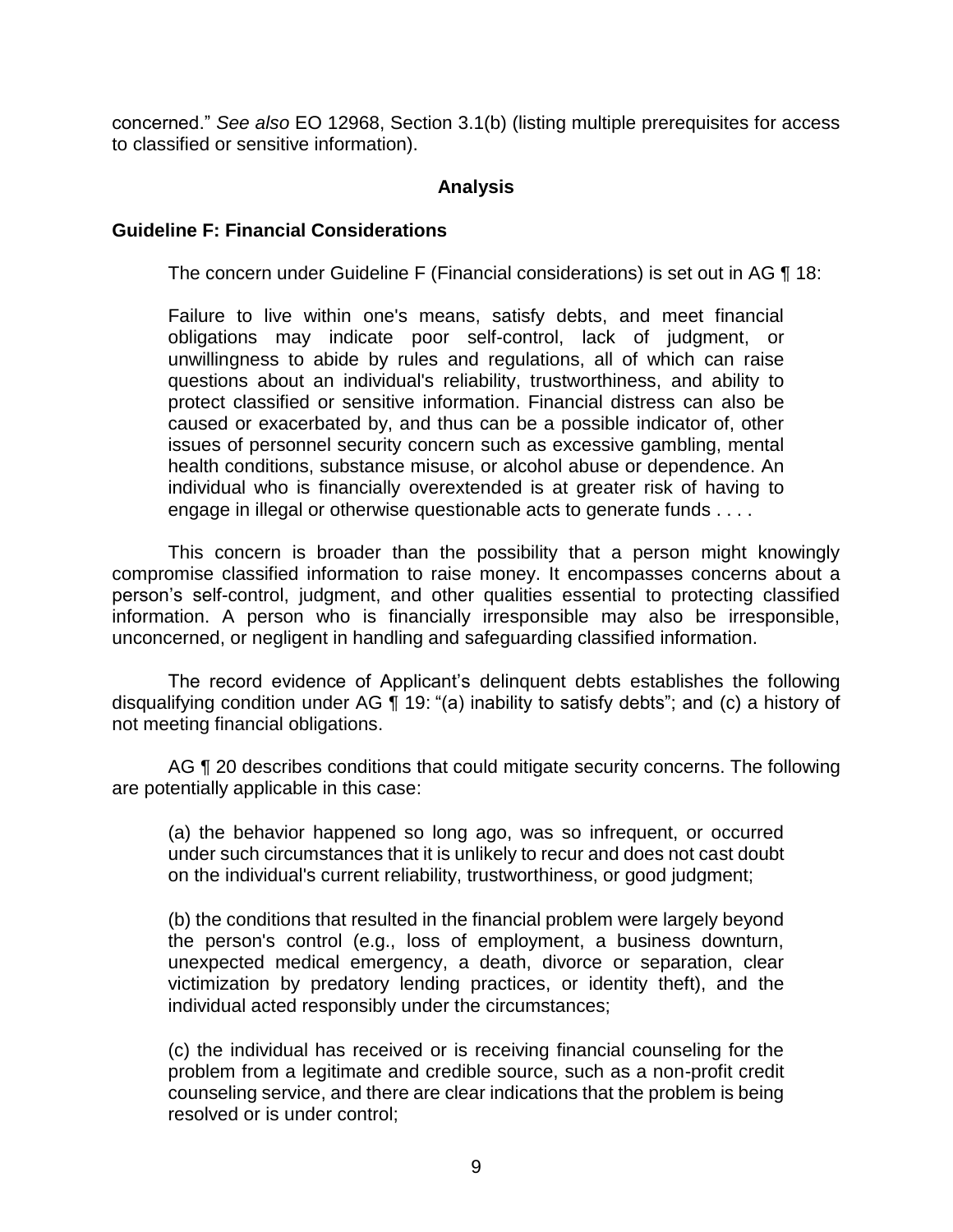(d) the individual initiated and is adhering to a good-faith effort to repay overdue creditors or otherwise resolve debts; and

(e) the individual has a reasonable basis to dispute the legitimacy of the past-due debt which is the cause of the problem and provides documented proof to substantiate the basis of the dispute or provides evidence of actions to resolve the issue.

 The debts alleged in the SOR became delinquent after Applicant's 2013 divorce and during his period of unemployment from 2017 to 2018. His credit reports reflect no during circumstances that are unlikely to recur and do not cast doubt on his current new additional delinquent debts, which is some indication his financial problems occurred reliability, trustworthiness, and good judgment.

 Applicant went through a divorce after returning from an overseas deployment. As a result of the divorce, he was required to pay \$1,200 monthly in child support and assume responsibility for all of the marital debt. Shortly after his divorce, he entered into a new relationship with his current partner, and together they had additional children. All of Applicant's biological children and his stepdaughter have disabilities, requiring his partner to care for them full time. As a result of his financial strains, he filed for Chapter 13 Bankruptcy protection in 2016, and he made payments for over a year until his lack of income and the increased monthly payments became unaffordable because he was unemployed. Applicant chose to leave his position as a dual-status technician for the DOA and ARNG in 2017, due to multiple deployments and the negative affect on his family. He then struggled to regain fulltime employment for over a year.

 and once he regained employment, he worked to establish an emergency savings account to prevent future financial problems; however, he did little to resolve many of his delinquent consumer debts until shortly before the hearing. He testified that this was due to his reliance upon his former state's three-year SOL regarding enforceability of delinquent debts. Once he attorney recommended that he resolve his debts, he used his The conditions and circumstances stated above were beyond Applicant's control, savings to resolve and pay most of the debts alleged in the SOR.

 Applicant's paychecks are being garnished to pay his child support obligations. Although he still owes an outstanding balance for this debt, he is making payments as reflected in the record evidence. His federal student loans were consolidated in January 2020. He made two payments prior to the enactment of the CARES Act in March 2020. He has the means and the ability to repay this debt, and his actions in 2020 demonstrate a willingness to repay this debt. There is some evidence of credit counseling in the record. Applicant follows a written budget and has savings further reflecting responsible financial behavior.

 Applicant could have done more earlier to resolve the debts alleged in the SOR; however, based on his track record of paying his debts, I believe he will continue to pay and resolve his child support and student loan obligations. There is sufficient assurance